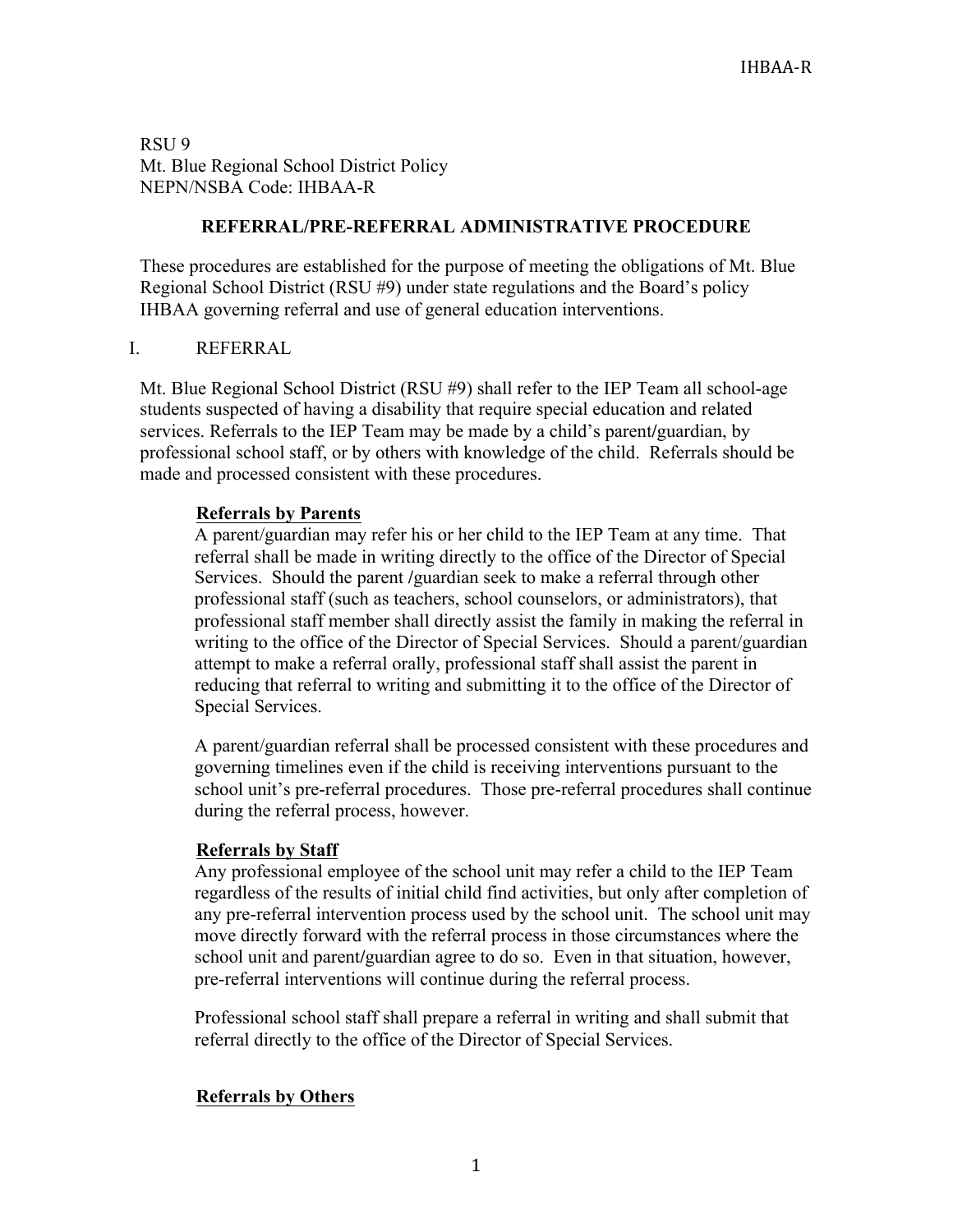Individuals or agency representatives (including representatives of the Department of Health and Human Services) with knowledge of the child may refer that child to the IEP Team regardless of the results of initial child find activities, but only after completion of any pre-referral intervention process used by the school unit. The school unit may move directly forward with the referral process in those circumstances where the school unit and parent/guardian agree to do so. Even in that situation, however, pre-referral interventions will continue during the referral process.

Should such a person attempt to make a referral orally, professional staff shall assist that person in reducing that referral to writing and submitting it to the office of the Director of Special Services.

#### **Receipt of Referral**

Regardless of the source of the referral, a referral is received by the school unit on the date that the written referral is received by the office of the Director of Special Services. It shall be signed and dated by the Director of Special Services or designee, thereby indicating the date of the receipt of that referral.

#### **Time Line for Processing Referral**

Once the referral has been received in the office of the Director of Special Director of Special Services, the IEP Team **(**which includes the parents/guardians) shall review existing evaluation data and determine the need for additional evaluations. The IEP Team (which includes the parents/guardians**)** may conduct its review without a meeting. If additional evaluations are needed, the local unit must send a consent to evaluate form to the parent within 15 school days of receipt of the referral. Also upon receipt of the referral (from any source), the local unit shall send the parent its Written Notice form documenting that referral.

Once the office of the Director of Special Services receives the signed consent for evaluation back from the parent/guardian, the local unit shall have 45 school days to complete the evaluation and to hold an IEP Team meeting to determine whether the student qualifies for special education services. If the student is identified as a child with a disability in need of special education, the Team should develop an IEP for that child either at that same meeting or within 30 calendar days of determining that the student is eligible.

The local unit shall implement the IEP as soon as possible following the IEP Team meeting when the child is found eligible, but no later than 30 calendar days after that meeting.

#### **Transfer Students**

Students who have already been identified as in need of special education services and who transfer into the school unit from another school unit within Maine shall, on enrollment and in consultation with the parent/guardian, be provided with a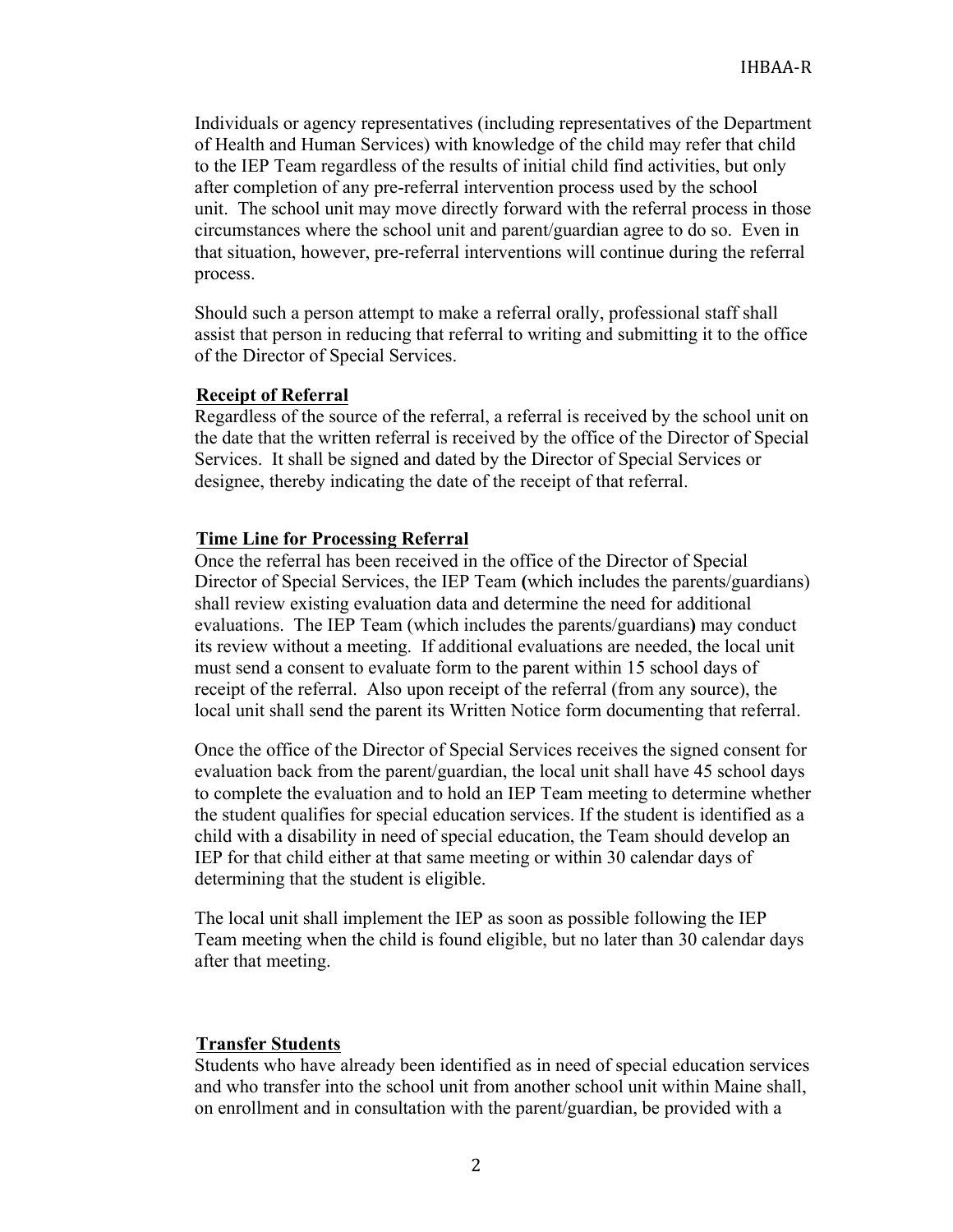free and appropriate public education (FAPE) (including services comparable to those described in the child's IEP from the previous school unit) until the local unit either adopts the child's IEP from the previous unit or develops, adopts, and implements a new IEP.

Students who have already been identified as in need of special services and who transfer into the school unit from another school unit from outside of Maine shall, on enrollment and in consultation with the parent, be provided with FAPE (including services comparable to those described in the child's IEP from the previous school unit) until the local unit conducts an evaluation to determine whether the student is eligible for special education and, if so, develops, adopts, and implements a new IEP.

If the transfer student's current IEP from his or her prior school unit is not available or is believed to be inappropriate by either the parent/guardian or the school, the local unit should develop a new IEP through appropriate procedures within a short time after the student enrolls at the school.

If a child transfers into the school unit after the referral time line has begun in the previous school unit but before an eligibility determination has been made, the time line referenced above for completing that process shall not apply if the local unit is making sufficient progress to ensure a prompt completion of the evaluation, and the parent/guardian and school unit agree to a specific time when the evaluation will be completed and the eligibility decision made.

# II. GENERAL EDUCATION INTERVENTIONS

General education interventions are general education procedures involving regular benchmark assessment of all children, using curriculum based measurements, to monitor child progress and identify those children who are at risk of failing. Children who are at risk receive response interventions in the general education program that attempt to resolve the presenting problems of concern. General educators are encouraged to confer with specialists and teaching professionals, but general education personnel are responsible for the implementation of the intervention.

Mt. Blue Regional School District (RSU #9) shall implement general education interventions. The interventions shall include:

- a. Documentation that every child, prior to entering the general education intervention process, was provided with appropriate instruction in reading, including the essential components of reading instruction (as defined in section 1208)3) of the Elementary and Secondary Education Act Of 1965 (ESEA), appropriate mastery based instruction in math, appropriate instruction in the writing process, and positive behavioral supports;
- b. A team-based decision-making process;